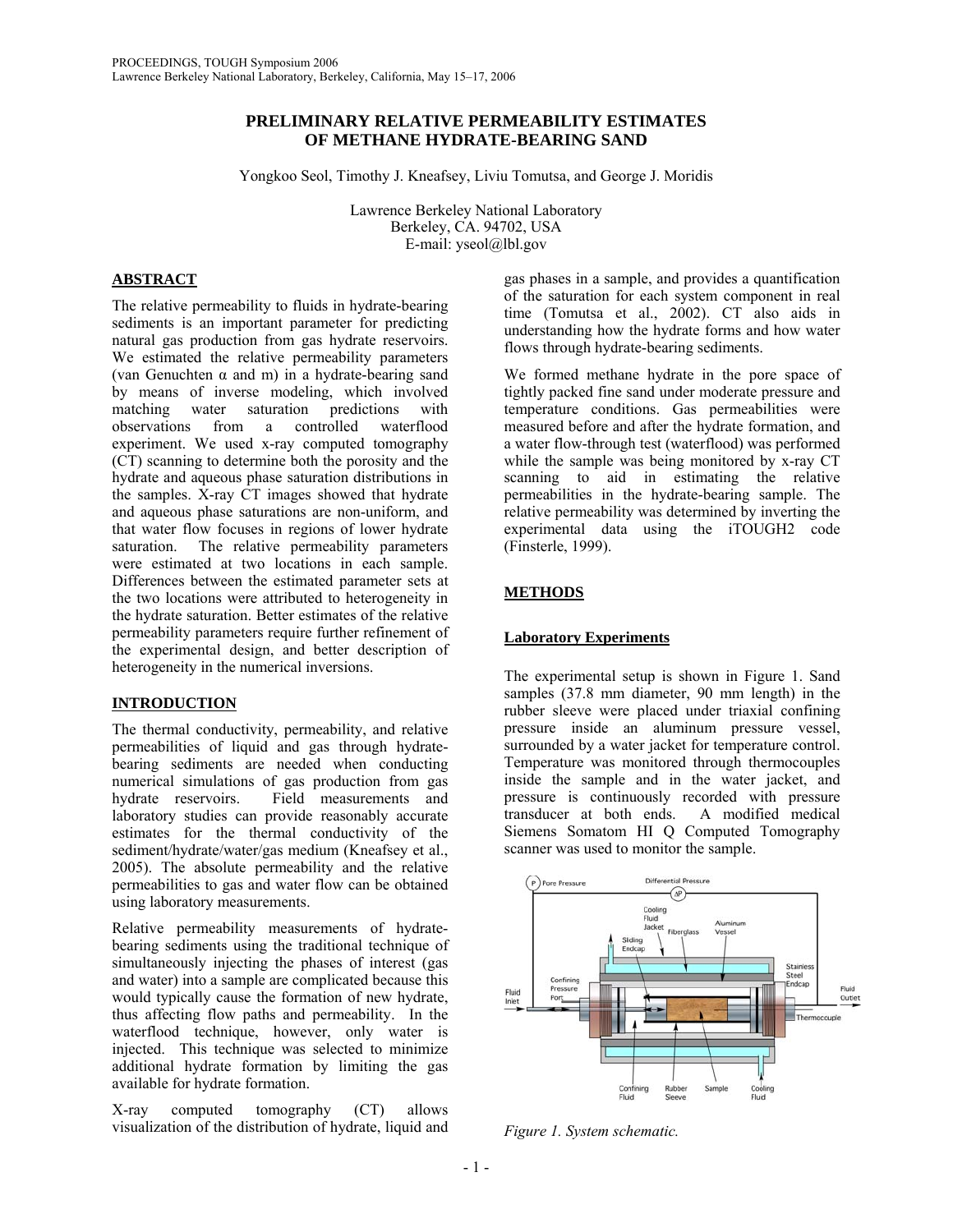Determination of the relative permeability of a hydrate-bearing medium included the following steps:

- Packing the moistened sand sample into the pressure vessel sleeve, and making an initial gas permeability measurement
- Converting sample water into hydrate
- Measuring the gas permeability of the hydratebearing system
- Injecting water (waterflooding) while monitoring saturation changes at fixed locations
- Inducing hydrate dissociation and making a single-phase (gas or water) permeability measurement of the sand without the hydrate.

Temperatures and pressures were measured and recorded at a number of sample locations during the tests. The x-ray CT data were used to describe the initial packing, the initial water distribution, the hydrate distribution, and the paths where water flowed through the hydrate-bearing sediment. Fullsample scans were performed at critical junctures, e.g., at the beginning of a test, after hydrate formation, and when the samples were watersaturated or dried. During waterflooding, the saturation changes at selected sample locations were monitored by x-ray CT scanning.

#### *Sand Pack and Gas Permeability Measurements*

The silica sand used in this study was moistened in a stepwise manner to predetermined moisture contents (Table 1), with sufficient mixing to homogenize the sample. The moistened sand was tamped into the sleeve (Figure 1) using a 1.27 cm diameter rod with about 100 blows per lift after first placing a 0.32 cm diameter tube over the thermocouple to protect it from the tamping. To check the sleeve for leaks, the confining pressure was set to 2.75 MPa (without increasing the pore pressure) and held for up to 12 hours. As a final compaction step, the confining pressure was raised to 4.17 MPa for several minutes, and then lowered to 2.75 MPa. During the tests, the effective stress (confining pressure minus pore pressure) was maintained near 2.75 MPa, and always below 4.17 MPa.

Gas permeability was measured by applying gas flow through the sample and by measuring the pressure drop across the sample. Multiple flow rates were used in each measurement. Computations of gas permeability were performed using the known gas density and viscosity at the test conditions, and when applicable by considering the variation in gas density across the sample.

## *Hydrate Formation*

Methane hydrate was formed by changing the pore methane pressure and temperature within the sample to conditions where the hydrate is stable ( $P = 4.5501$ )  $\times$  10<sup>6</sup> Pa, and T = 3.5 °C). Hydrate typically started forming soon after the stability condition was reached and was generally completed within 12 hours. The hydrate saturation  $S_H$  was initially non-uniform, as can be seen in Figure 2, which shows the hydrate saturation in the 18 consecutive images for entire sample (Each slice is 5 mm thick). The heterogeneity in  $S_H$  was attributed to capillary pressure increases as hydrate forms, inducing water migration towards the forming hydrate.

We conducted three tests using samples with varying initial water saturations (19 to 53%; see Table 1) under the similar pressure and temperature conditions. The pattern of hydrate formation varies with each test. In Test 1, large regions that are nearly fully hydrate saturated occurred towards the downstream end of the sample. These tended to focus water flow through the less saturated zones. In Test 2, hydrate concentrated dominantly in a region near the sample center. In Test 3 a more uniform hydrate saturation was achieved, probably because of the lower initial water content relative to the first two tests.

Following hydrate formation, gas permeability of the hydrate-bearing sample was determined flowing gas through the sample while measuring the pressure difference across the core.

|                                                       | Test Porosity / | Water     | Hydrate | Hydrate   |  |  |
|-------------------------------------------------------|-----------------|-----------|---------|-----------|--|--|
|                                                       | Standard        | Sat.      | Conv.   | Sat.      |  |  |
|                                                       | Deviation       | Standard  |         | Standard  |  |  |
|                                                       |                 | Deviation |         | Deviation |  |  |
|                                                       | 0.39/0.01       | 0.53/0.08 | 100%    | 0.68/0.15 |  |  |
| 2                                                     | 0.39/0.01       | 0.41/0.04 | 100%*   | 0.57/0.19 |  |  |
| 3                                                     | 0.39/0.01       | 0.19/0.02 | 86%     | 0.26/0.03 |  |  |
| $\ast$ Calculations indicated that means then $1000/$ |                 |           |         |           |  |  |

*Table 1. Test conditions* 

\*Calculations indicated that more than 100% conversion occurred, indicating a leak over the core.

### *Waterflood with CT Observation*

To gain information on the flow behavior of water in the hydrate-bearing sediments, we performed a waterflood experiment for each of the three conditions investigated (Table 1). Water was injected at a fixed rate of 0.1 mL/min (Test 1) or 0.2 mL/min (Tests 2 and 3). Two locations that had more uniform hydrate distributions or features of interest were selected in each test to estimate water saturation by CT scanning. These locations are indicated in Figure 2.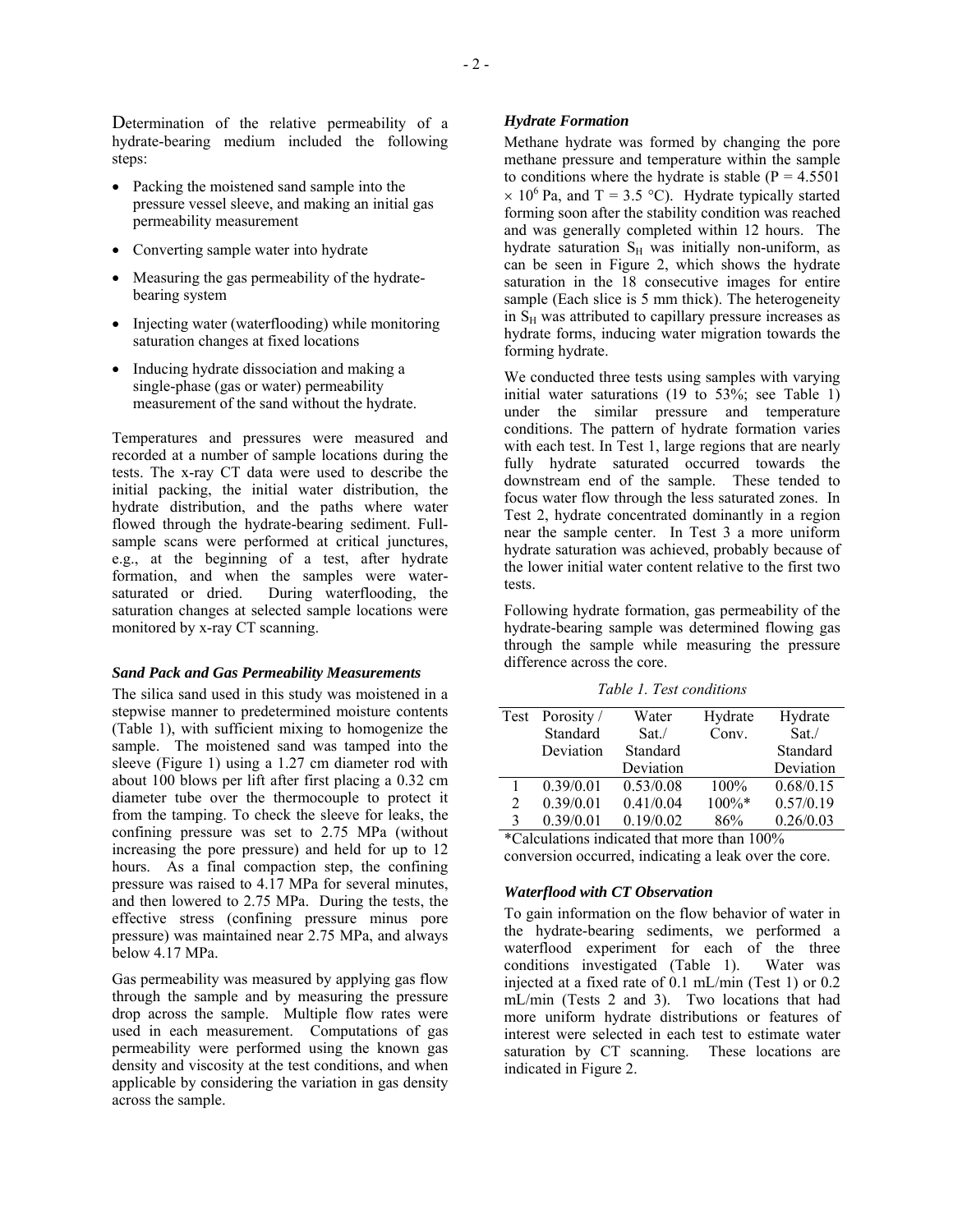

*Figure 2. Pre-waterflood hydrate saturations (%) in the three tests: Locations monitored during the waterfloods are identified by red boxes. The fluid injection port is located in the vicinity of the upper left image, while the flow outlet is located in the lower right image.* 

## *Hydrate Dissociation, Sample Saturation, and Drying*

Following the waterfloods, we induced hydrate dissociation by warming the samples, and the samples were then saturated with water. The water saturation was performed by first flowing  $CO<sub>2</sub>$  gas through the sample, then flushing with water, and finally pressurizing water to dissolve remaining  $CO<sub>2</sub>$ gas. While the sample was water saturated, the permeability was measured by flowing water at a known rate through the sample and measuring the pressure differential across the sample. The sample was then dried by flowing dry nitrogen gas through the sample. CT scans for entire sample were performed at both water saturated and dried states to provide reference conditions for calculating local saturation values.

# **Numerical Simulation Studies**

## *Model Development*

A one-dimensional (1-D) model was developed based on the actual dimensions of the sample. The actual measurements of the core dimensions were provided by analysis of x-ray CT images using ImageJ<sup>®</sup>.

For the modeling, we assumed that the sand packing, porosity, and water saturation were radially uniform, and a 1-D cylindrical mesh was generated to describe the sample. Along the z-axis, the mesh was discretized into 18 subdivisions of a uniform thickness  $\Delta z = 5$  mm. This is identical to the x-ray CT scanning slice thickness. Each subdivision has a volume of  $5.611 \times 10^{-6}$  m<sup>3</sup> and a contact area of 1.122  $\times$  10<sup>-3</sup> m<sup>2</sup> with neighboring slices. Since there is no hydraulic interaction or thermal disturbance across the rubber sleeve, no grid was defined outside of the sample.

Porosity and initial water saturation estimated by CT images were individually averaged for each slice and incorporated into the model by assigning the values to each corresponding subdivision of the mesh. The two observation locations for each test selected for water saturation estimation were used in the calibrations. Because of the variability in the initial conditions (hydrate saturation and porosity), the two observation locations were calibrated separately to estimate relative permeability functions for the specific sample segments.

### *Boundary and Initial Conditions*

All the same experimental conditions were applied to the simulations. The following boundary/initial conditions and assumptions were:

- A no-flow boundary condition was specified at the side boundary of the model, and a fixed-flux boundary condition was specified at the inlet element with the injection rate specified in the experiments ( $Q = 0.1$  mL/min for Test 1 and 0.2 mL/min for Tests 2 and 3).
- Gravitational effects were not considered.
- Isothermal conditions were specified for the entire course of the waterflood (experiment conditions varied by 0.2C).
- Methane hydrate was assumed to be a stable solid phase under the specified pressure/temperature conditions. The calculated porosity and water saturations of the hydrate-bearing sand used in the simulations were based on this assumption. We refer to the water saturation calculated on this basis in this paper as S\* to denote the difference from a definition of water saturation that includes the hydrate as another partially pore-filling phase.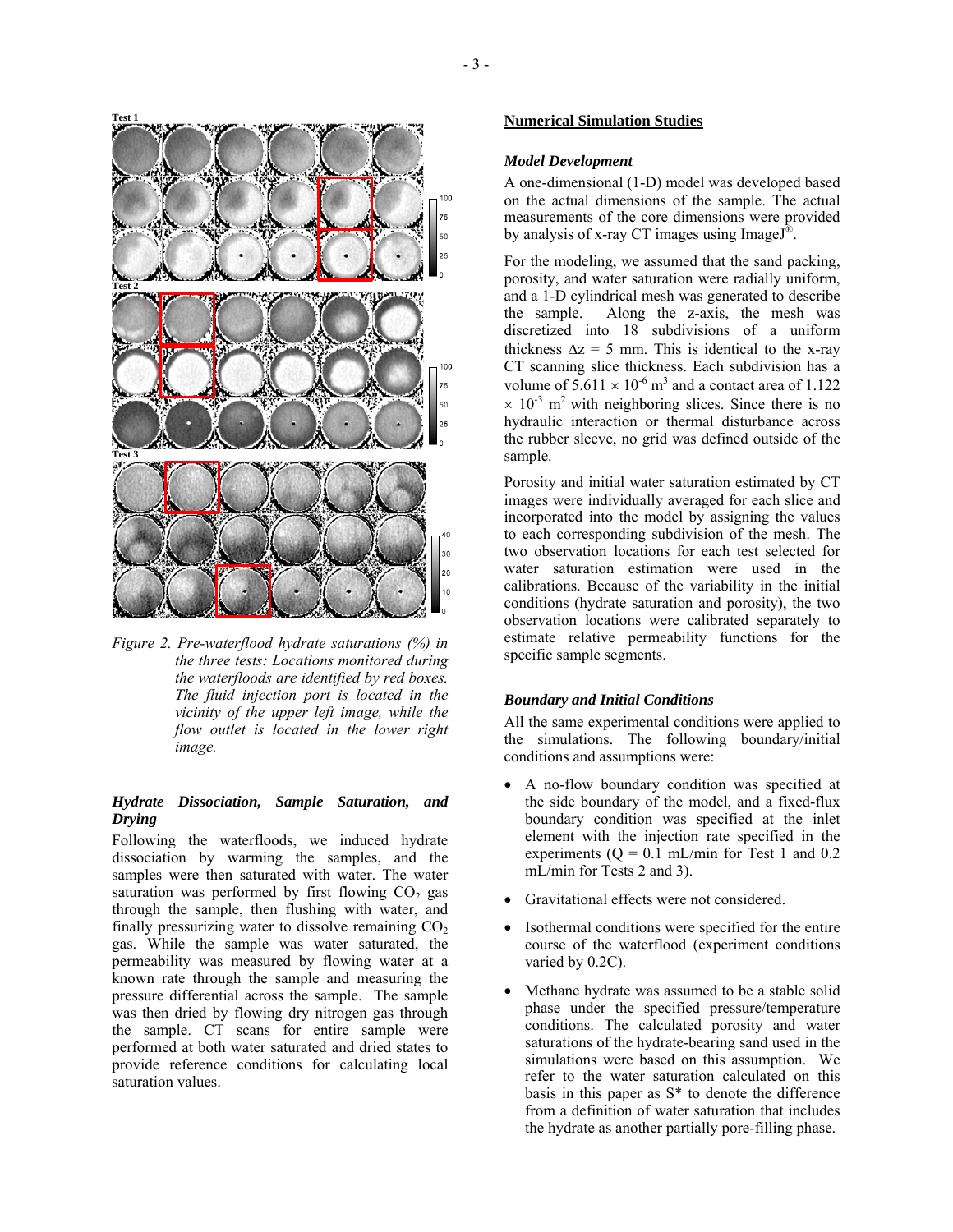### *Modeling Approach*

The relative permeability was estimated by calibrating simulated water saturations (S\*) at the two observation points for each test to measured values obtained from the CT image analysis. van Genuchten functions (van Genuchgen 1980) were used for estimating relative permeability and capillary pressure. Even though the same parameter for the pore-size-distribution index (*m*) is included in both the relative permeability and capillary pressure functions, the parameter was separately calibrated for the relative permeability and capillary pressure function.

Tests 1 and 3 were used for calibration, because Test 2 exhibited unacceptably high heterogeneity in  $S_H$ . Permeabilities needed for the simulation were taken from the measured gas permeability values for the samples after hydrate was formed. Because Test 3 had about 86% conversion of water to hydrate, there was minimal water saturation in the sample before waterflooding. Residual and satiated water saturations of the hydrate-bearing sand sample were assumed to be 35% and 100%, respectively, and gas residual saturation was assumed to be 0%.

Each test had two observation locations; locations for Test 1 are at 57.5 mm  $(12<sup>th</sup>$  element, Location 460 on CT table) and at 82.5 mm  $(17<sup>th</sup>$  element, Location 435), and locations for Test  $3$  are at  $7.5$  mm  $(2^{nd}$ element, Location 510) and at 72.5 mm  $(15<sup>th</sup>$  element, Location 445). Relative permeability parameters estimated at each observation location represent the relative permeability function of a sample section from the inlet point to the observation location. The two sections of each test sample were separately calibrated for relative permeability parameters because of different characteristics at each location.

Calibration was performed using TOUGH /iTOUGH2, an inverse modeling program (Pruess et al., 1996; Finsterle, 1999). The variation ranges of the van Genuchten parameters *α* and *m* were adapted from those reported by van Genuchten (1980) when considering the addition of the hydrate phase (Table 3).

## **RESULTS**

#### **Laboratory Measurements**

#### *Permeability*

Table 2 lists the permeability values calculated for the tests performed including the gas permeability of the moist sand, the gas permeability of the sand with hydrate, and the saturated permeability. In Tests 1 and 2, permeability values of the hydrate-bearing systems are less than those of their corresponding moist sand initial condition.

In Test 1, the initial moist sand permeability was not measured at elevated pore pressure but with near atmospheric pore pressures. While the permeability of the system should not depend on pressure, the presence of air bubbles in the small diameter tubing leading to the differential pressure transducer could impact the transducer reading much more strongly under these conditions than under higher pressure conditions.

In Test 3, with the lowest initial water saturation, the permeability of the hydrate bearing sand was approximately the same as that of the moist sand. Following the gas permeability measurement of the moist sand in Test 3, additional gas was flowed through the sample prior to hydrate formation. This additional gas flow could have altered the water configuration in the sample, and the resulting hydrate uniformity causing the permeability of the hydratebearing sand to be slightly higher than the moist sand.

| Table 2. Permeability values for the studied |
|----------------------------------------------|
| conditions                                   |

| Test                        | $S_W/S_H/S_G$  |   | Fluid Perm. $(m^2)$ | Std. Dev. |
|-----------------------------|----------------|---|---------------------|-----------|
| 1                           | 0.53/0.00/0.47 | G | 1.748E-12           | 2.137E-13 |
| 1                           | 0.00/0.58/0.42 | G | 7.387E-14           | 1.432E-14 |
| 1                           | 0.42/0.58/0.00 | W | 6.234E-15           |           |
| 1                           | 1.00/0.00/0.00 | W | 3.935E-13           | 6.362E-14 |
| $\mathcal{D}_{\mathcal{L}}$ | 0.41/0.00/0.59 | G | 1.217E-13           | 1.774E-14 |
| $\mathcal{L}$               | 0.00/0.44/0.56 | G | 4.863E-14           | 5.792E-15 |
| 2                           | 1.00/0.00/0.00 | W | 3.935E-13           | 6.362E-14 |
| 3                           | 0.19/0.19/0.81 | G | 2.157E-13           | 6.047E-14 |
| 3                           | 0.03/0.18/0.79 | G | 2.729E-13           | 9.357E-14 |
| 3                           | 1.00/0.00/0.00 | W | 2.530E-12           | 9.596E-13 |

G: gas, W: water, H: hydrate, S: saturation

#### *Waterflooding experiments*

Water was introduced into the samples at fixed rates  $(Q = 0.1$  mL/min in Test 1, and  $Q = 0.2$  mL/min in Tests 2 and 3), and the evolution of phase saturations at specific locations were monitored using CT. The average saturation (S\*) determined from the CT data for each of the monitored locations over the duration of the water floods and the differential pressures across the sample for the same duration are shown in Figure 3. Comparing the three graphs, the highest pressure differentials occur in Test 1, with the highest initial water and resulting hydrate saturations. The maximum pressure differential decreases with decreasing initial water saturation (and lower resulting hydrate saturations). In Test 1, the differential pressure increases greatly over the test duration compared to the other two tests. It is thought that increased hydrate saturation near the outlet is responsible for this differential pressure increase.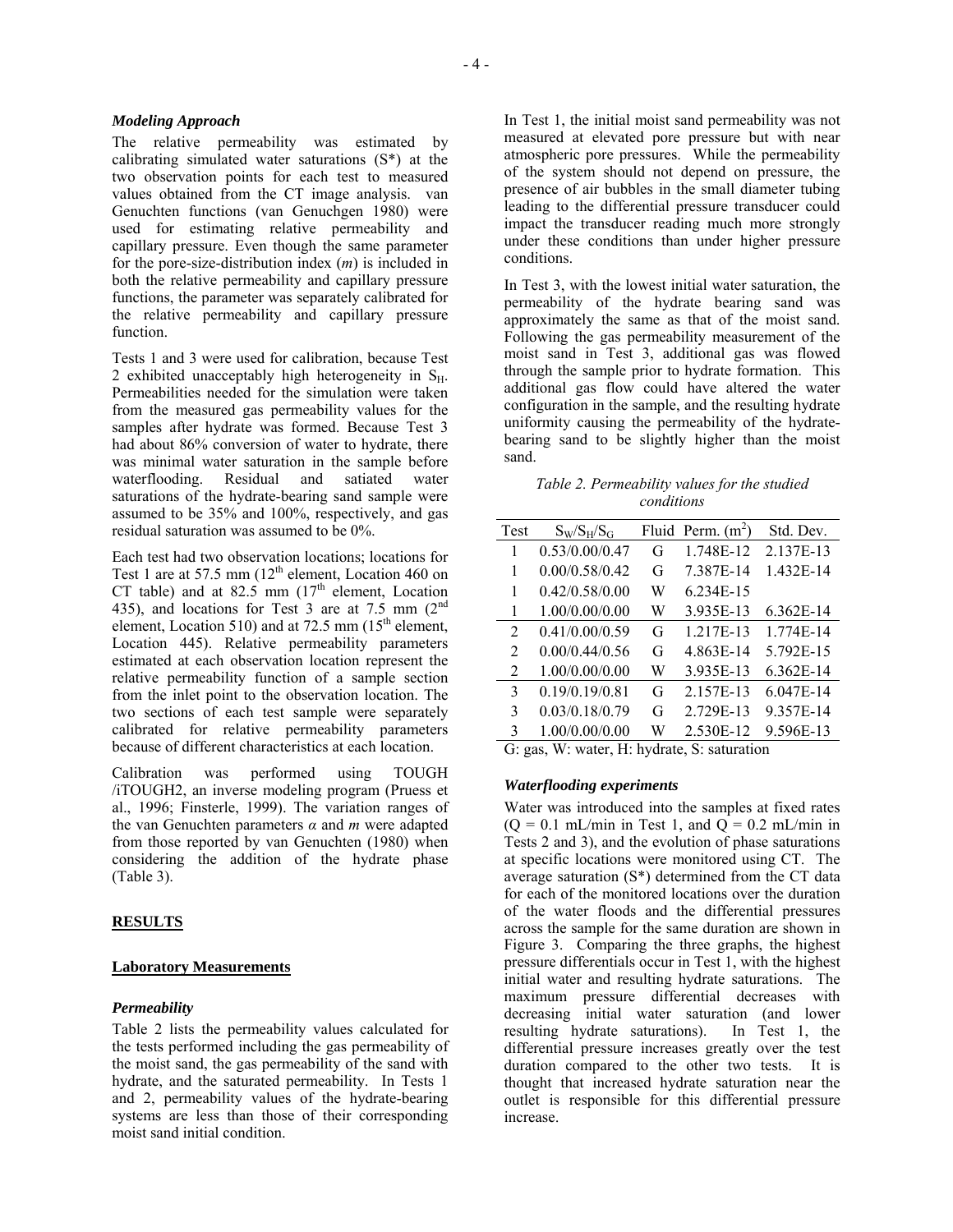

*Figure 3. Average saturation (S\*) at the indicated locations and differential pressure across the sample.* 

CT images during water flooding show that water flows initially through preferential flow pathways when high porosity is available, and then begins to flow into the higher hydrate saturation region (Figure 4). Hydrate formation seems block pores and hinder water from flowing through the hydrate formation. Because the hydrate distribution is not uniform, the preferential flow pattern would be inevitable.



*Figure 4. CT images at Location 510 of Test 3. Yellow region shows water front advance.* 

## **Numerical Calibration**

Calibration results for Tests 1 and 3 are plotted in Figure 5 and the estimated relative permeability parameters are listed in Table 3. Table 3 also lists hydrate saturation and porosity with section averages. Note that there is a significant saturation difference variation between the specific and the average section values in Test 1.



*Figure 5. Calibration of water saturation (S\*) against measured water saturations (S\*) at two observation locations for Tests 1 and 3.*